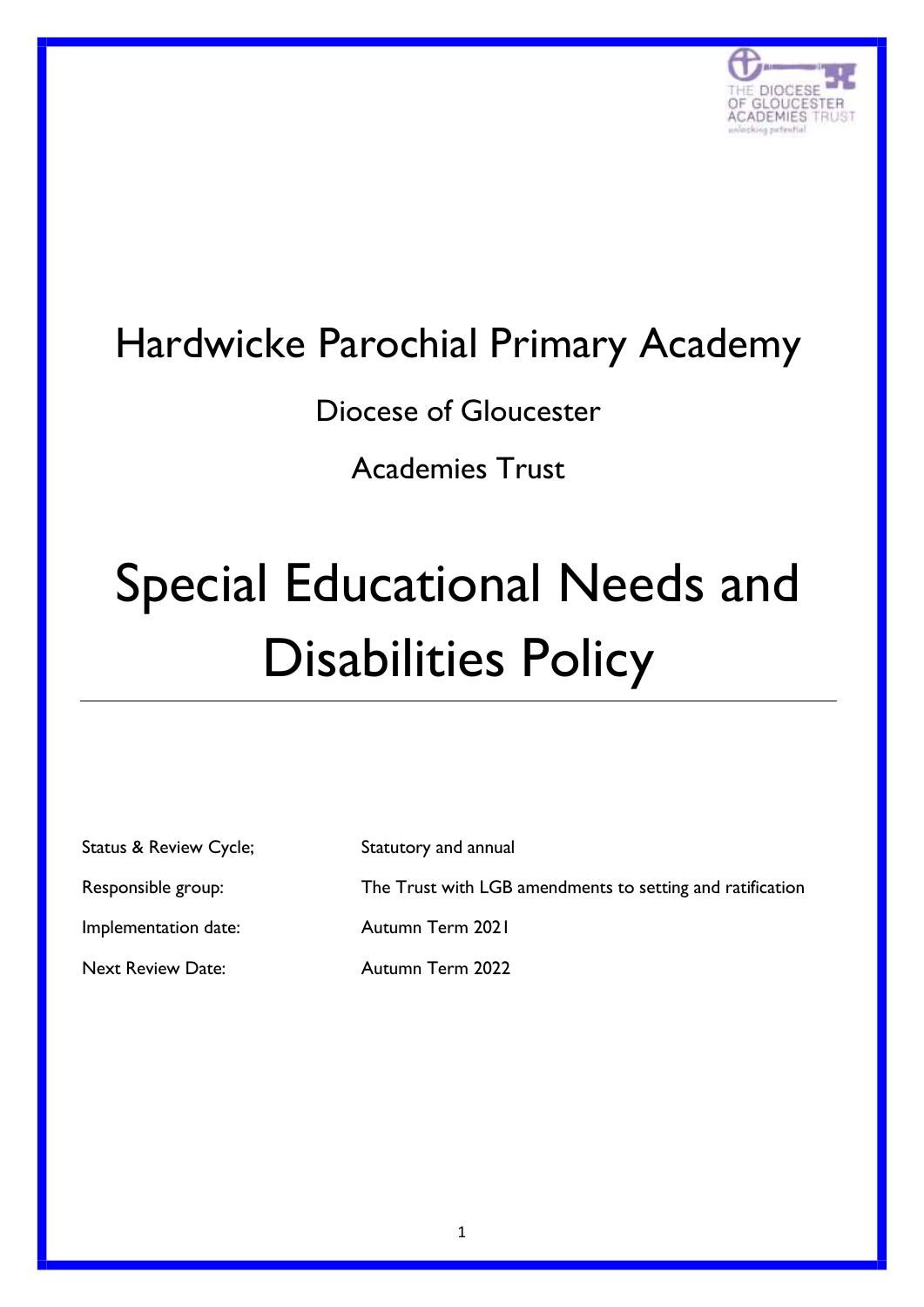

## **Aims of the policy:**

Hardwicke Parochial Primary Academy values the contribution that every child and young person can make to the community and welcomes the diversity of culture, religion and intellectual style. The school seeks to raise the achievement, remove barriers to learning and increase physical and curricular access for all its pupils. On entry to school all parents and pupils contribute to a 'profile' outlining aspects of character and personality that can impact on learning.

All children and young people with SEND are valued, respected and are equal members of the school. As such, provision for pupils with SEND is a matter for the school as a whole. All teachers are teachers of pupils with SEND. The governing body, Head Teacher, SENCO and all other members of staff have important responsibilities.

Hardwicke Parochial Primary Academy also recognises that pupil performance and wellbeing are synonymous. Children cannot learn if they do not feel safe or if health problems create barriers to learning.

This policy should be read alongside the Safeguarding, Equal Opportunities and Medical Needs Policies.

Our policy and practice reflects the philosophy and fundamental principles found within the Special Educational Needs Code of Practice 2014, particularly section 6.1.

#### *Provision to meet the needs of children and young people with SEND (Code of Practice 2014)*

*High quality first teaching is that which is differentiated and personalised to meet the needs of the majority of children and young people. Some children and young people need something additional to or different from what is provided for the majority of children; this is special educational provision and Hardwicke Parochial Primary Academy endeavours to ensure that provision is made for those who need it. Special educational provision is underpinned by high quality teaching and is compromised by anything less.* 

*For children and young people with SEND it is important to know precisely where they are in their learning and development; to ensure decisions are informed by the insights of parents and those of children and young people themselves; to have high ambitions and to set stretching targets for them; to track their progress towards these goals; to keep under review the additional or different provision that is made for them; and to ensure that the approaches used are based on the best possible evidence and are having the required impact on progress.* 

*The leadership team are responsible for establishing and maintaining a culture of high expectations: a culture that expects those working directly with children and young people with SEN to include them in all*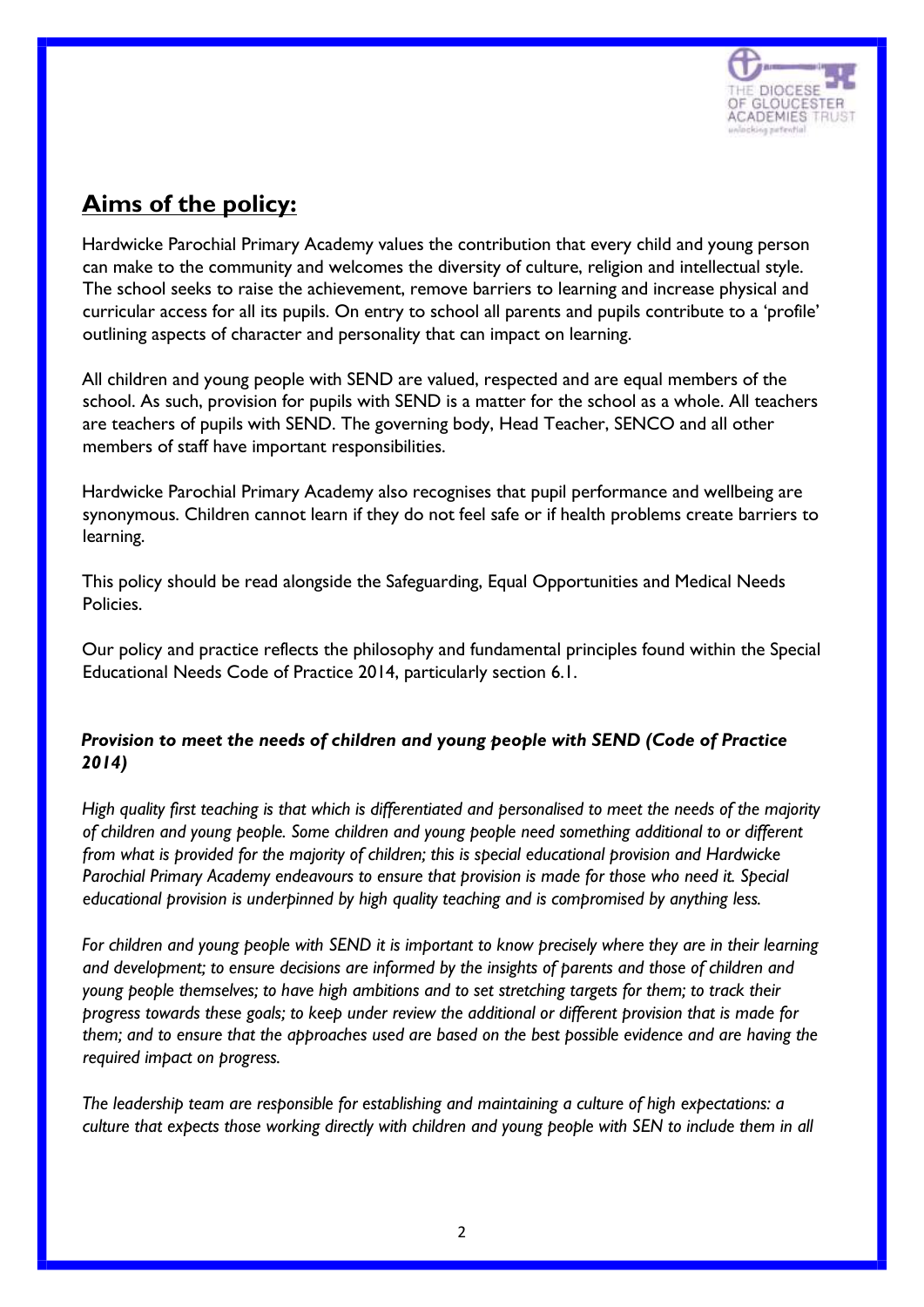

*the opportunities available to other children and young people; to facilitate their participation; and to ensure that they achieve well.* 

#### **Definition of SEND (Code of Practice 2014)**

•

A child or young person has SEN if they have a learning difficulty or disability which calls for special educational provision to be made for them. A child of compulsory school age or a young person has a learning difficulty or disability if they:

(a) have a significantly greater difficulty in learning than the majority of others of the same age; or

(b) have a disability which prevents or hinders them from making use of educational facilities of a kind generally provided for others of the same age in mainstream schools.

A child under compulsory school age has special educational needs if they fall within the definition at (a) or (b) above or would so do if special educational provision was not made for them (Clause 20 Children and Families Bill).

Where a child or young person has a disability or health condition which requires special educational provision to be made, they will be covered by the SEN definition.

#### **The Four areas of Special Need**

Children's needs and requirements may fall into at least one of the four areas, though many children will have inter-related needs. All areas of need will have a varying degree of impact upon the child's ability to function, learn and succeed. The areas of need are:

- 1. Communication and interaction
- 2. Cognition and learning
- 3. Social, mental and emotional health
- 4. Sensory and/or physical

These areas of need are explained fully in the Code of Practice document 2014.

Children experiencing difficulties in any one or a combination of these areas may be entered on the school's Additional Needs list.

Children whose difficulties are solely due to the home language differing from the language in which she/he is taught are not identified as having SEND.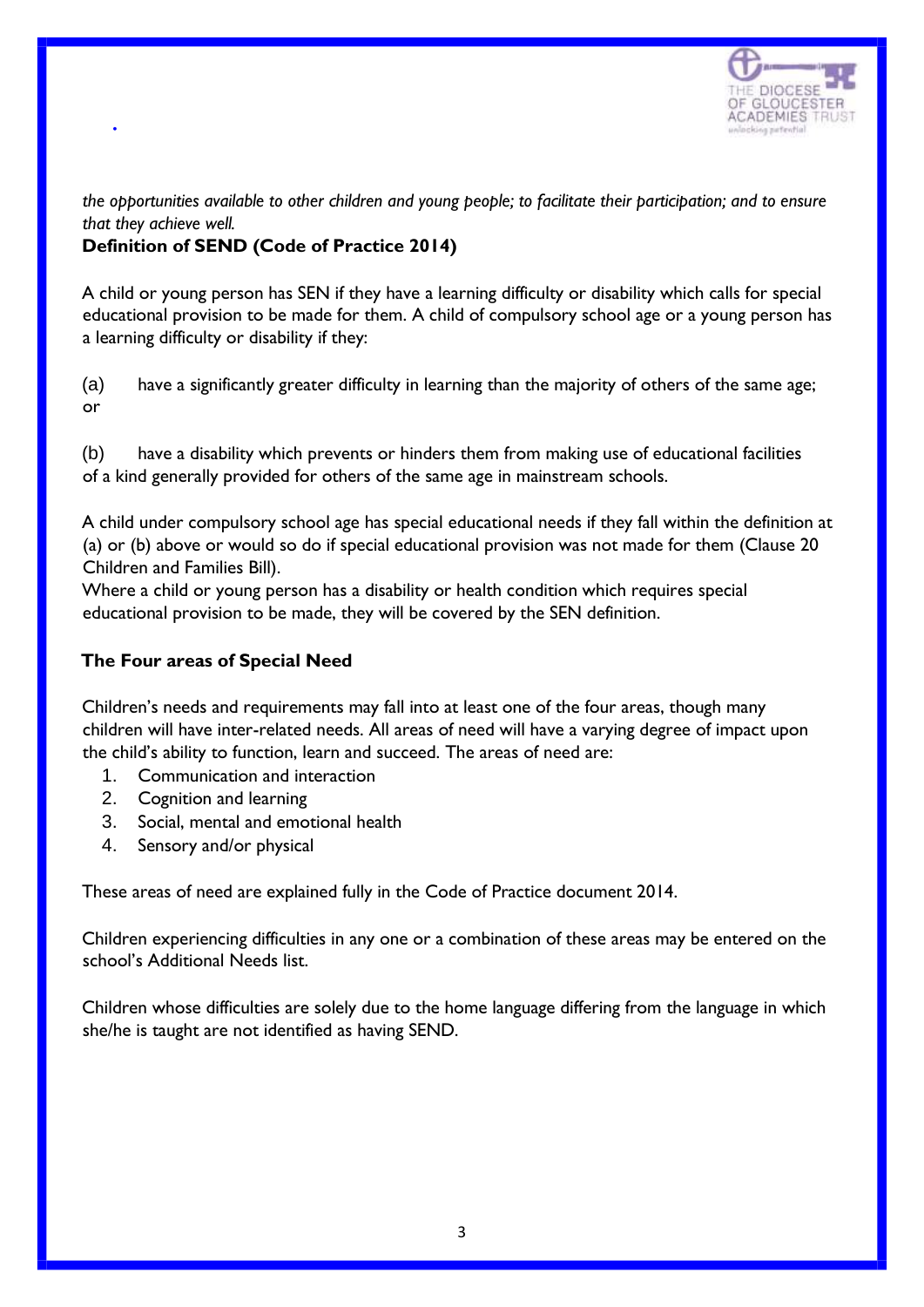

#### **Children with SEND:**

Pupils with SEND are encouraged from Reception age upwards to be involved in the educational process in a way appropriate to their age, maturity and ability. All staff strive to make children feel that they have a valuable contribution to make and that their views are welcome and taken into consideration.

Pupils are encouraged to give their opinions on their progress and suggest ways in which further progress may be helped. They are involved in setting targets to work towards in the next term which they feel are achievable yet challenging.

All pupils are made aware that they can speak to either their class teacher or to the SENCO privately and in confidence about any matters that concern them.

Following a risk assessment, children with SEND attend outings organised by the school, with appropriate adult support as necessary, unless the child's safety or the safety of others is at risk. As with all children in the school, the safety of the child is of paramount importance and must be taken into account. Reasonable adjustments will be made in order to include all children on the educational visit.

Roles and responsibilities in the provision of education for pupils with SEND in the school

"Special educational provision is underpinned by high quality teaching and is compromised by anything less." Code of Practice 2014

The governing body:

- in co-operation with the head teacher, determines the school"s general policy and approach to provision for children with SEND;
- establishes the appropriate staffing and funding arrangements;
- maintains a general oversight of the school"s work;
- appoints an SEND governor to take a particular interest in and closely monitor the school"s work on behalf of children with SEND (Mrs Sarah Nicholson);
- consults the Local Authority and the governing bodies of other schools, when it is necessary or desirable, in the interests of co-ordinated special educational provision in the area as a whole;
- review the SEND policy annually.
- publishes the SEND report (appendix 1) and policy on the school website and update annually

ensure that a qualified teacher with an appropriate SENCO qualification is responsible for SEND provision from pre-school-Year 6.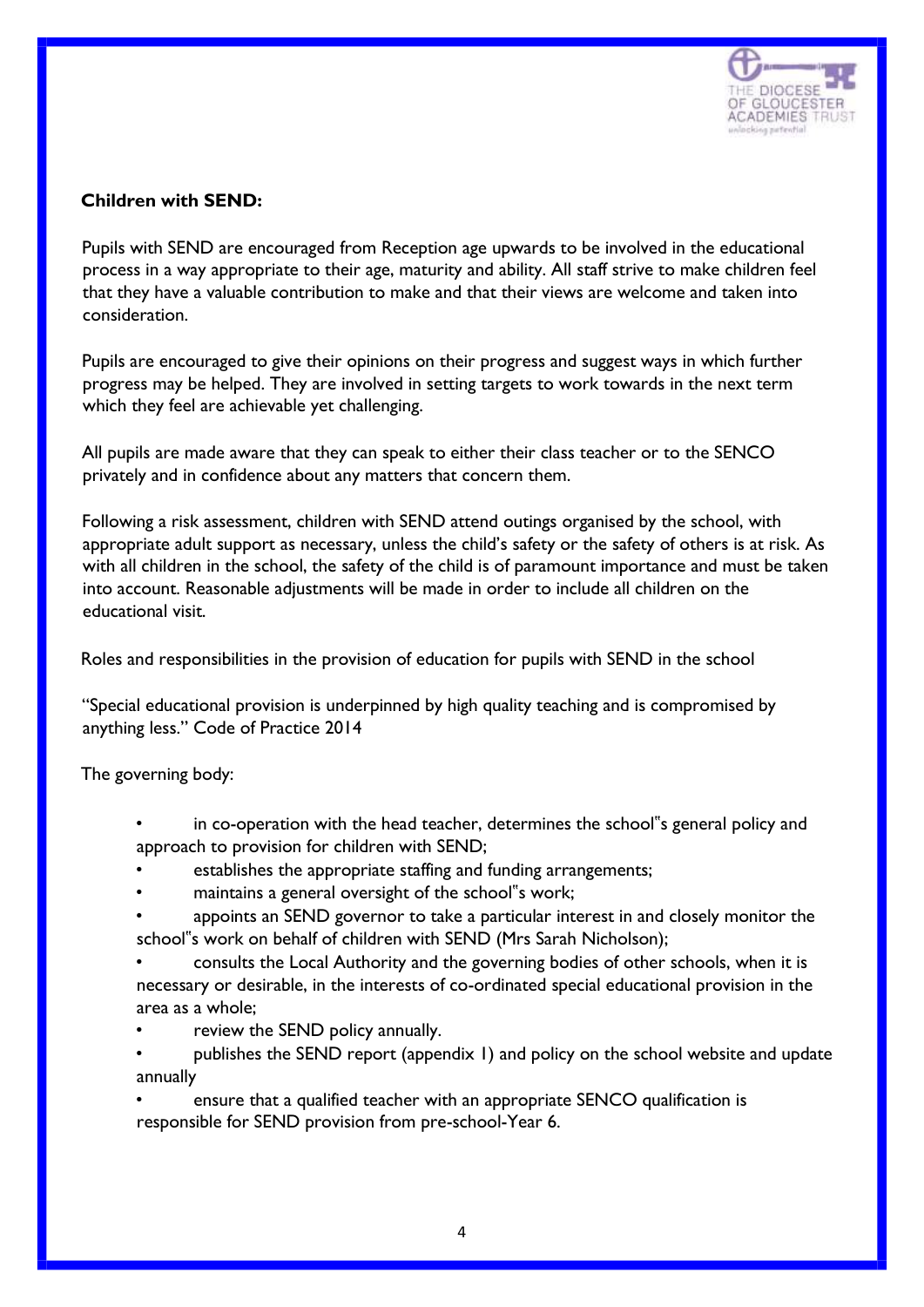

The Head Teacher (Mrs Wendy D'Arcy):

•

has responsibility for the day to day management of all aspects of the school's work, including provision for children with SEND;

- keeps the governing body fully informed of SEND matters in the school;
- works closely with the SENCO in referring SEND pupils to specialist agencies.

The SENCO (Mrs Heather Gregory):

- must be a qualified teacher working at the school and must achieve the National Award in Special Educational Needs Coordination within 3 years of appointment.
- is part of the school leadership team.
- has day-to-day responsibility for the operation of SEND policy and coordination of specific provision made to support individual children with

SEND, including those who have Education and Health Care (EHC) plans.

- provides professional guidance to colleagues and will work closely with staff, parents and carers, and other agencies.
- is aware of the provision in the Local Offer and be able to work with professionals providing a support role to the family to ensure that children with SEND receive appropriate support and high quality teaching.

is responsible for the induction and performance management of Teaching Assistants (TAs) who work with children with SEND and for monitoring their support;

The key responsibilities of the SENCO may include (from Code of Practice 2014):

- overseeing the day-to-day operation of the school"s SEND policy;
- coordinating provision for children with SEND;
- liaising with the relevant designated teacher where a looked after pupil has SEND;
- advising a on graduated approach to providing SEND Support;  $\Box$  advising on the deployment of the school"s delegated budget and other resources to meet pupils" needs effectively;
- liaising with parents of children with SEND;
- liaising with early years providers, other schools, educational psychologists, health and social care professionals, and independent or voluntary bodies;
- being a key point of contact with external agencies, especially the LA and LA support services;
- liaising with potential next providers of education to ensure a young person and their parents are informed about options and a smooth transition is planned;

• working with the head teacher and school governors that the school meets its responsibilities under the Equality Act (2010) with regard to reasonable adjustments and access arrangements;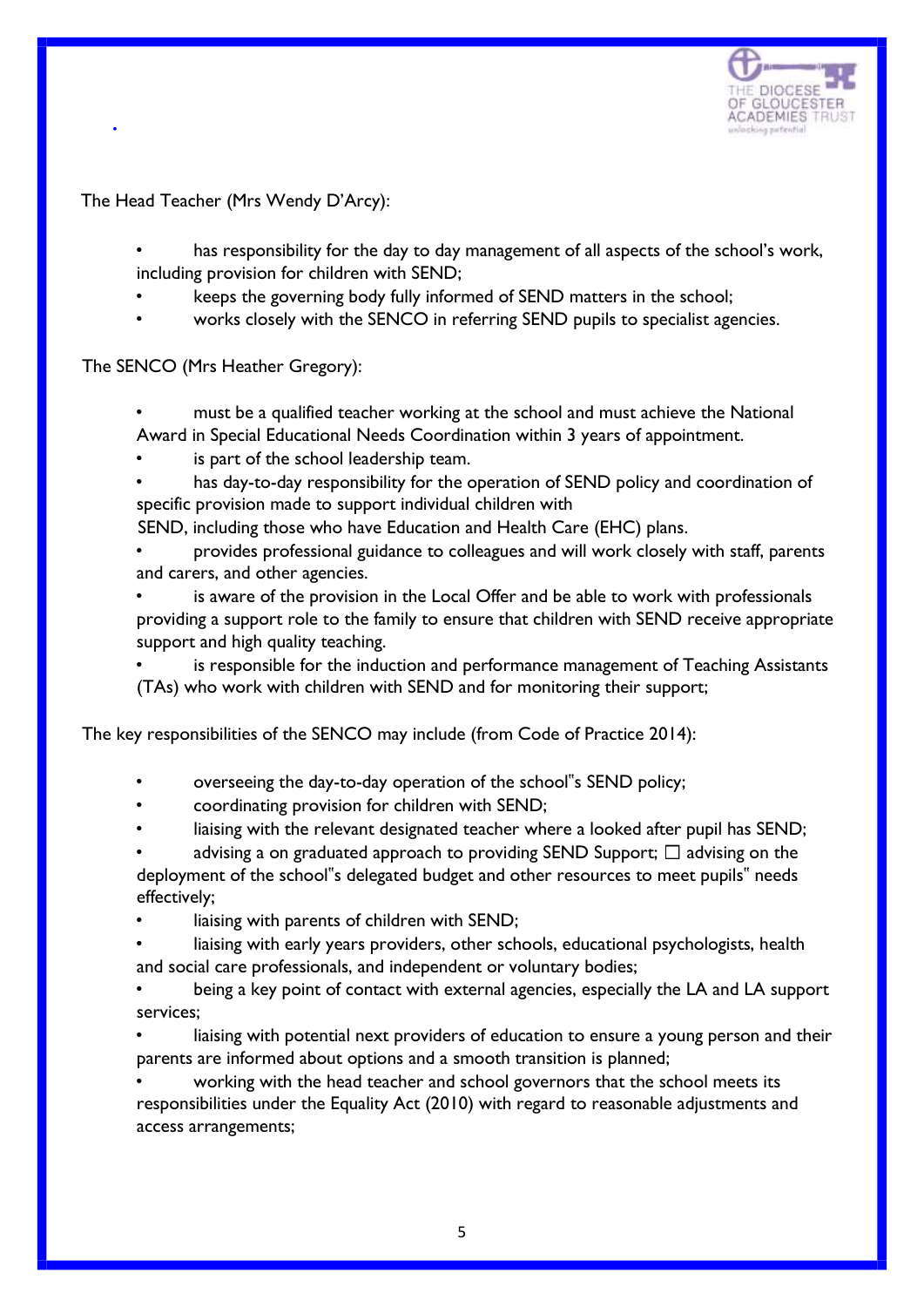

#### **All Teaching Staff**

High quality teaching is that which is differentiated and personalised to meet the needs of the majority of children and young people, referred to as Wave 1 of the graduated approach. Some children and young people need something additional to or different from what is provided for the majority of children; this is special educational provision. Teachers should set high expectations for every pupil and aim to teach them the full curriculum, whatever their prior attainment. Teachers should use appropriate assessment to set targets which are deliberately ambitious. Lessons should be planned to address potential areas of difficulty and to ensure that there are no barriers to every pupil achieving. In many cases, such planning will mean that these pupils will be able to study the full national curriculum. Potential areas of difficulty should be identified and addressed at the outset of work.

- are responsible for notifying the SENCO of any concerns they have of any children in their class, which may indicate a special educational need;
- are responsible for teaching children with SEND in their class using appropriate strategies and materials;
- in consultation with the SENCO draw up provision for pupils with SEND;
- set appropriate targets for the children to work towards;
- allow time and plan activities on a weekly basis for an individual child, or a group of children with the same identified needs, to work towards their targets;
- maintain records to show the progress of children with SEND;
- attend and/or contribute to meetings in respect of pupils in their care
- work with the SENCO to identify their own training needs with regard to SEND

#### **Teaching Assistants**

- support the delivery of Quality First Teaching as set out in the Learning and Teaching Policy and assist the class teacher in meeting the needs of all pupils, including those with SEND
- provide targeted support for children with SEND under the direction of the class teacher and SENCO
- develop positive working relationships with parents and professionals  $\square$  assist with the recording, monitoring and evaluation of pupils" progress
- assist with the identification and effective provision of appropriate resources
- attend relevant meetings and undertake appropriate INSET training
- work alongside teaching staff and the SENCO in the preparation, implementation and review of provision.
- contribute to annual review meeting;
- foster independence in learning and managing physical needs;
- enable the pupil to access the whole curriculum as far as possible;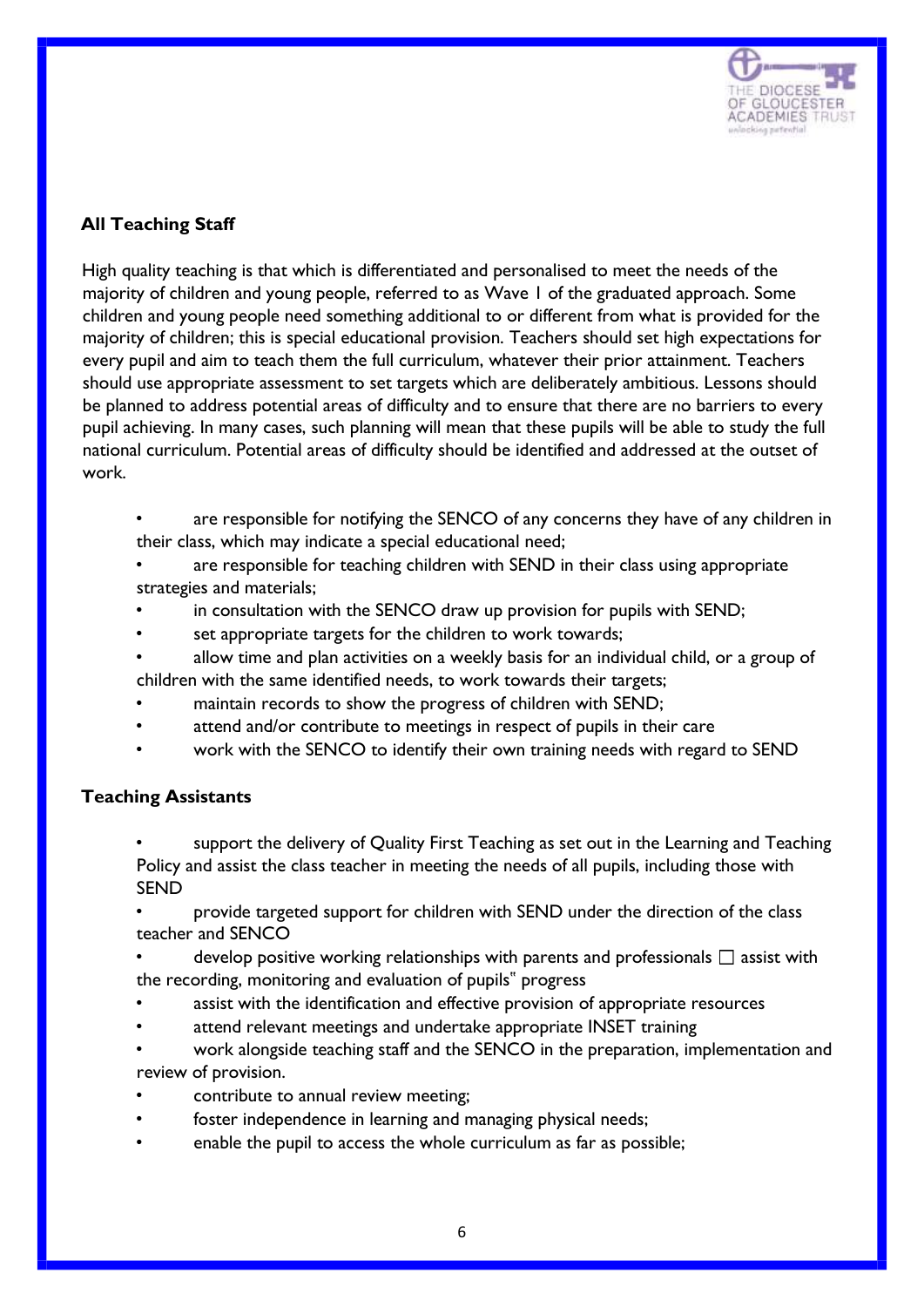

- plan work programmes or differentiated tasks with the class teacher;
- prepare material to assist pupil's learning;
- keep accurate and concise records where appropriate;

#### **Admission Arrangements**

•

The head teacher is responsible for the admission arrangements which accord with those laid down by the local authority. The school acknowledges in full its responsibility to admit pupils with already identified special educational needs, as well as identifying and providing for those not previously identified as having SEND. Parents of children who have an Education, Health and Care plan and young people who have an Education, Health and Care plan have a right to ask for a particular school or college to be named in the Plan and for a personal budget for their support.

#### **Access to the curriculum**

All children and young people are entitled to an education that enables them to:

- achieve their best:
- become confident individuals living fulfilling lives; and
- make a successful transition into adulthood, whether into employment, further or higher education or training.

At Hardwicke Parochial Primary Academy all pupils with SEND are taught for all or most of the week with their peers in mainstream classes by class teachers and study the curriculum appropriate for their age. All teaching and support staff strive to plan and teach with an awareness of the National Curriculum Inclusion Statement to:

- Provide suitable learning challenges
- Meet the pupils" diverse learning needs
- Remove the barriers to learning and assessment

With advice and support from the SENCO, teachers match the learning to the needs and abilities of the pupils. They use a range of strategies to develop the pupils" knowledge, understanding and skills. Where appropriate, materials are modified or support is provided to enable pupils with SEND to access the learning or assessment process.

The school acknowledges that its practices make a difference. Because of this the school and teachers regularly review issues related to pupils with SEND and classroom organisation, teaching styles and methods, materials and tasks to determine how these could be improved.

It is school policy to provide small group work for children wherever beneficial at all phases of the ability spectrum.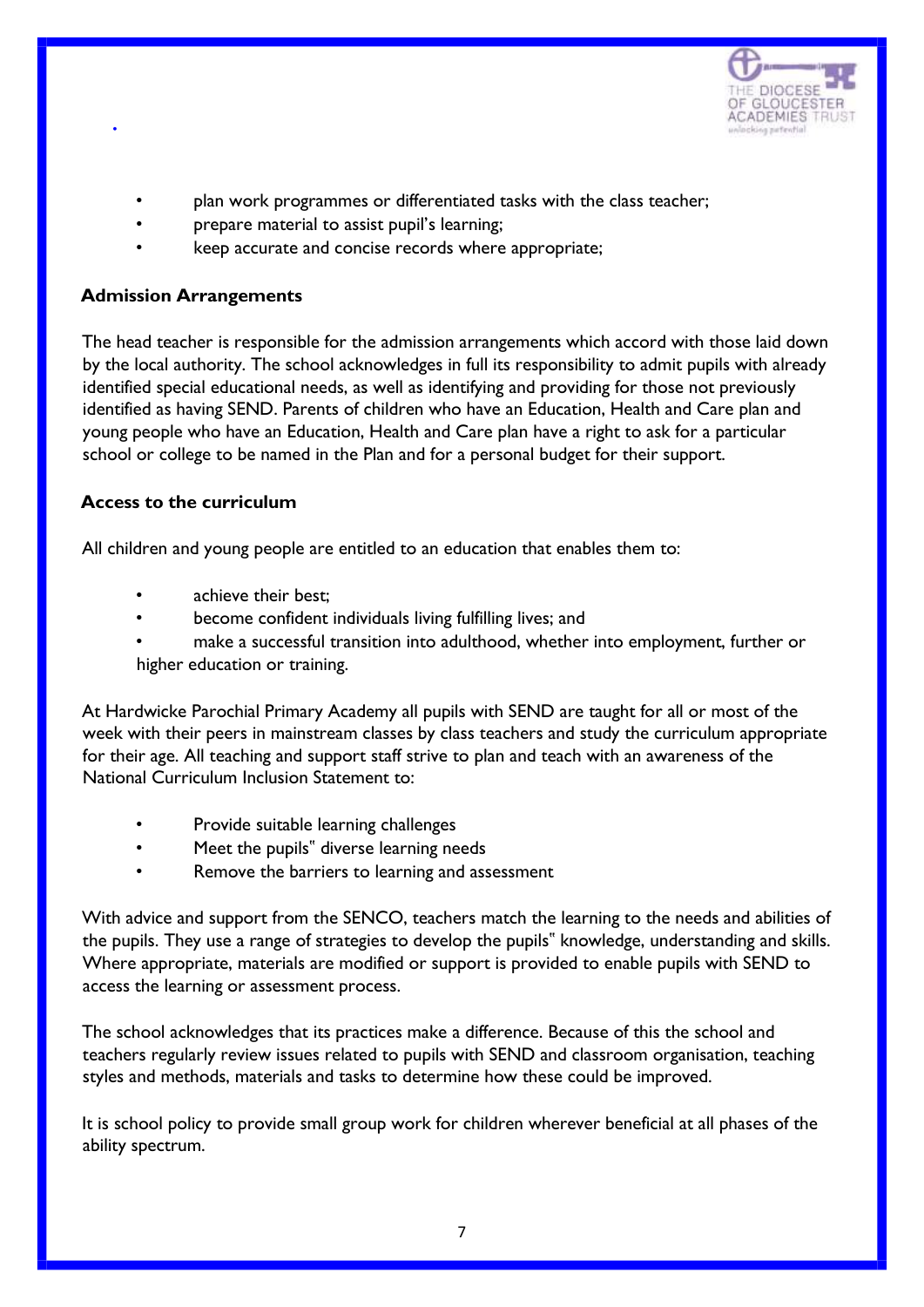

Programmes of intervention offered are for a fixed length of time, so that all pupils generally have access to the full curriculum throughout the school year. Class teachers vary their timetable so that children do not repeatedly miss the same lessons over a long period of time.

#### **Safeguarding pupils with SEN**

There are identifiable groups of children who are at greater risk of harm than most young people. The 'Working Together to Safeguard Children (2018)' guidance sets out those at higher risk and encourages agencies to provide training for staff and provide early support and intervention for children and families affected.

The groups considered at greater risk include children who:

- are disabled and have specific additional needs
- have special educational needs
- are young carers
- show signs of engaging in anti-social or criminal behaviour
- live in challenging circumstances, for example, adults with issues around poor mental health, substance abuse or domestic violence.

Work by the NSPCC has identified other groups of children that need greater support, such as children living in poverty, those with parents who have learning difficulties and 'Looked After Children'.

All staff are trained in understanding the risk factors behind child abuse enables schools to target those children and families at greatest risk and ensure that monitoring processes are particularly robust for those pupils. An effective partnership between the SENCo in school, Designated Safeguarding Leads and pastoral lead teachers identifies children and siblings with the highest risks on intake to the school and over subsequent terms.

#### **How pupils with SEND are identified and their needs determined and reviewed**

#### Identification

The school aims to identify children with SEND as soon as possible after they arrive at the school, whether starting in Reception or moving from another school. At Hardwicke Parochial Primary Academy we assess each pupil's current skills and levels of attainment on entry. Children within the Early Years Foundation Stage are identified, using the outcomes of developmental assessments as outlined in the Early Years Foundation Stage (EYFS) to target early help to children experiencing developmental delay.

The identification of SEN is built into the overall approach to monitoring the progress and development of all pupils. Class and subject teachers, supported by the senior leadership team,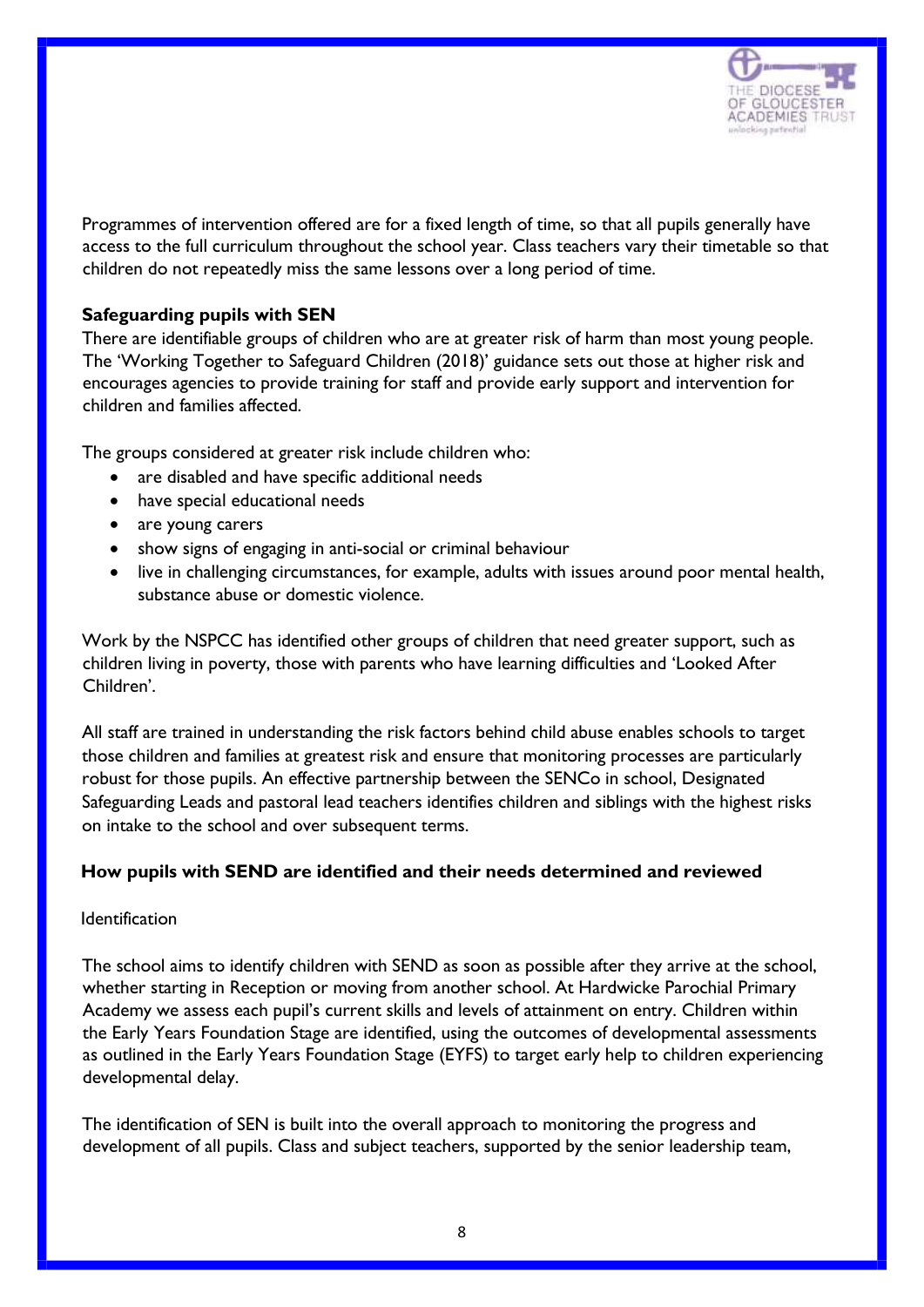

make regular assessments of progress for all pupils. Where pupils are falling behind or making inadequate progress given their age and starting point they will be given extra support.

Adequate progress can include progress which:

- is similar to that of peers starting from the same baseline;
- matches or betters the child's previous rate of progress;
- closes the attainment gap between the child and their peers;
- prevents the attainment gap growing wider.

Where pupils continue to make inadequate progress, despite high-quality teaching targeted at their areas of weakness, the class teacher, working with the SENCO, will assess whether the child has a significant learning difficulty. Where this is the case, then there should be agreement about the additional support that is required to support the child.

#### **Additional Educational Needs**

Once a potential special educational need is identified, four types of action should be taken to put effective support in place. These actions form part of a cycle through which earlier decisions and actions are revisited, refined and revised with the growing understanding of the pupils" needs and of what supports the pupil in making good progress and securing good outcomes. This is known as the graduated approach; it draws on more detailed approaches, more frequent review and more specialist expertise in successive cycles in order to match interventions to the SEND of children and young people.

#### **Assess**

•

Before identifying a child as needing SEN support the class teacher, working with the SENCO, should establish a clear analysis of the pupil's needs. This should draw on the teacher's assessment and experience of the pupil, as well as information from the pupil's progress, attainment, and behaviour records. It should also draw on the individual's development in comparison to their peers, the views and experience of parents, the child's own views and, if relevant, advice from external support services. Hardwicke Parochial Primary Academy will take seriously any concerns raised by a parent. These will be recorded and compared to the school assessment and information on how the pupil is developing.

This assessment will be regularly reviewed. This will help to ensure that support is matched to need, and that a clear picture of the interventions put in place and their effect is developed. For some types of SEND, the way in which a pupil responds to an intervention can be the most reliable method of developing a more accurate picture of need.

In some cases, outside professionals from health or social services may already be involved with the child. These professionals should liaise with the school to help inform the assessments. Where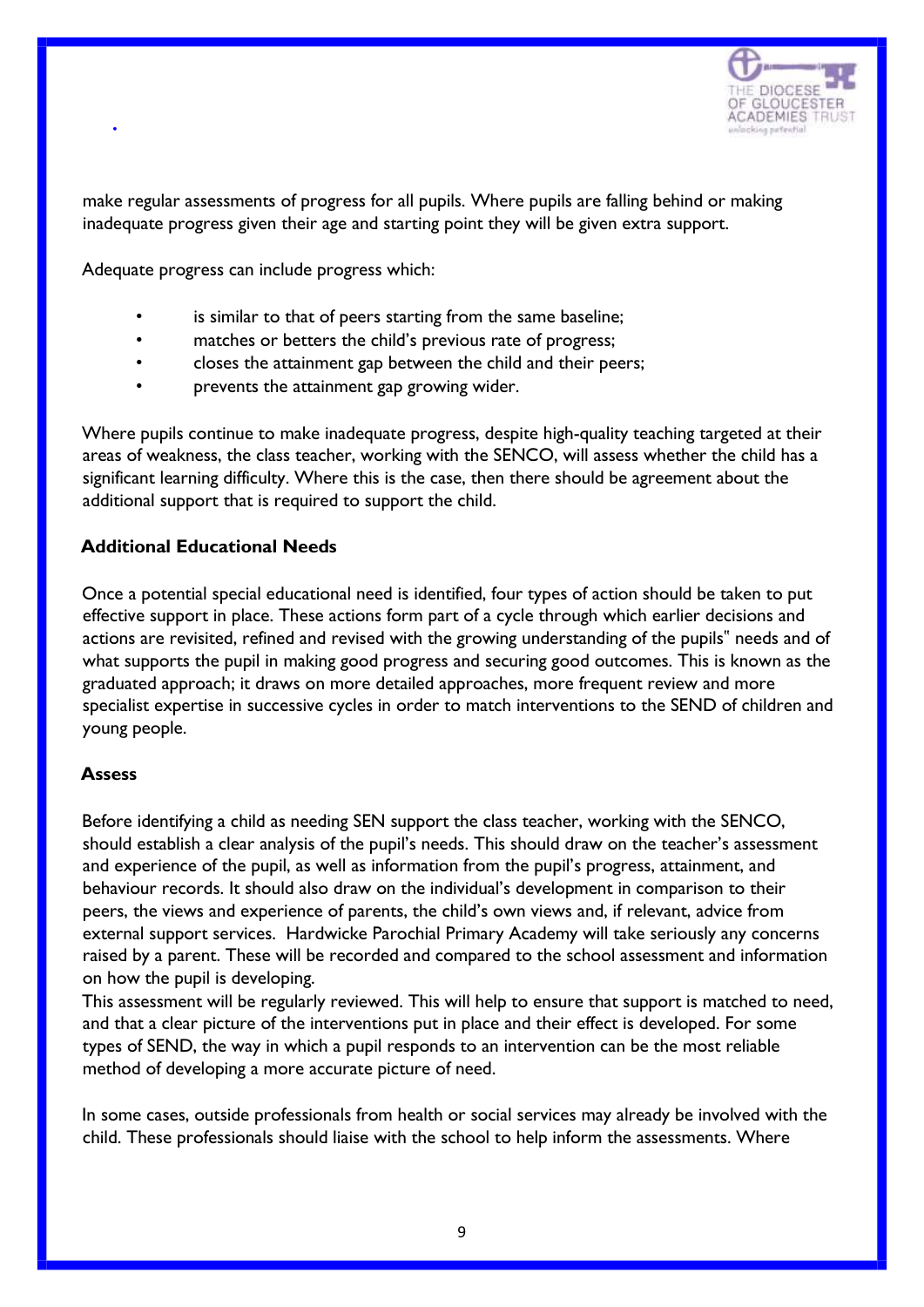

these professionals are not already working with school staff the SENCO will contact them, if the parents agree.

#### **Plan**

Where it is decided to provide a pupil with SEN Support, the parents will be notified. The teacher and the SENCO will agree in consultation with the parent and the pupil the interventions and support to be put in place, as well as the expected impact on progress, development or behaviour, along with a clear date for review. Records will be maintained in the form of a "My Plan" or "My Plan+", respective of needs.

All teachers and support staff who work with the child will be made aware of their needs, the support provided and any teaching strategies or approaches that are required. This will also be recorded on the school's information system.

The triggers for intervention, in addition to and/or different to quality first teaching, based on the practitioner's or parent's/carer's concern about a child who despite receiving appropriate early education experiences and differentiated learning opportunities are that the pupil:

- Makes little or no progress even when teaching approaches are particularly targeted to improve the child's identified area of weakness
- Continues working at levels significantly below those expected for children of a similar age in certain areas (an academic year behind)
- Presents persistent emotional and/or behavioural difficulties, which are not reduced by the behaviour management techniques usually employed in the setting
- Has sensory or physical problems, and continues to make little or no progress despite the provision of personal aids and equipment
- Has communication and/or interaction difficulties, and requires specific individual interventions in order to access learning

The support and intervention provided, known as wave 2 (group) or 3 (1:1) of the graduated approach, should be based on reliable evidence of effectiveness and be provided by staff with sufficient skills and knowledge. In all circumstances the child will continue to be taught all or most of the time in the classroom, supported through flexible grouping strategies and by taking part in possible intervention schemes, such as:

- Language for Thinking
- Fizzy programme.
- Achieving Speech & Language Targets
- Speed Up
- **SEAL Groups**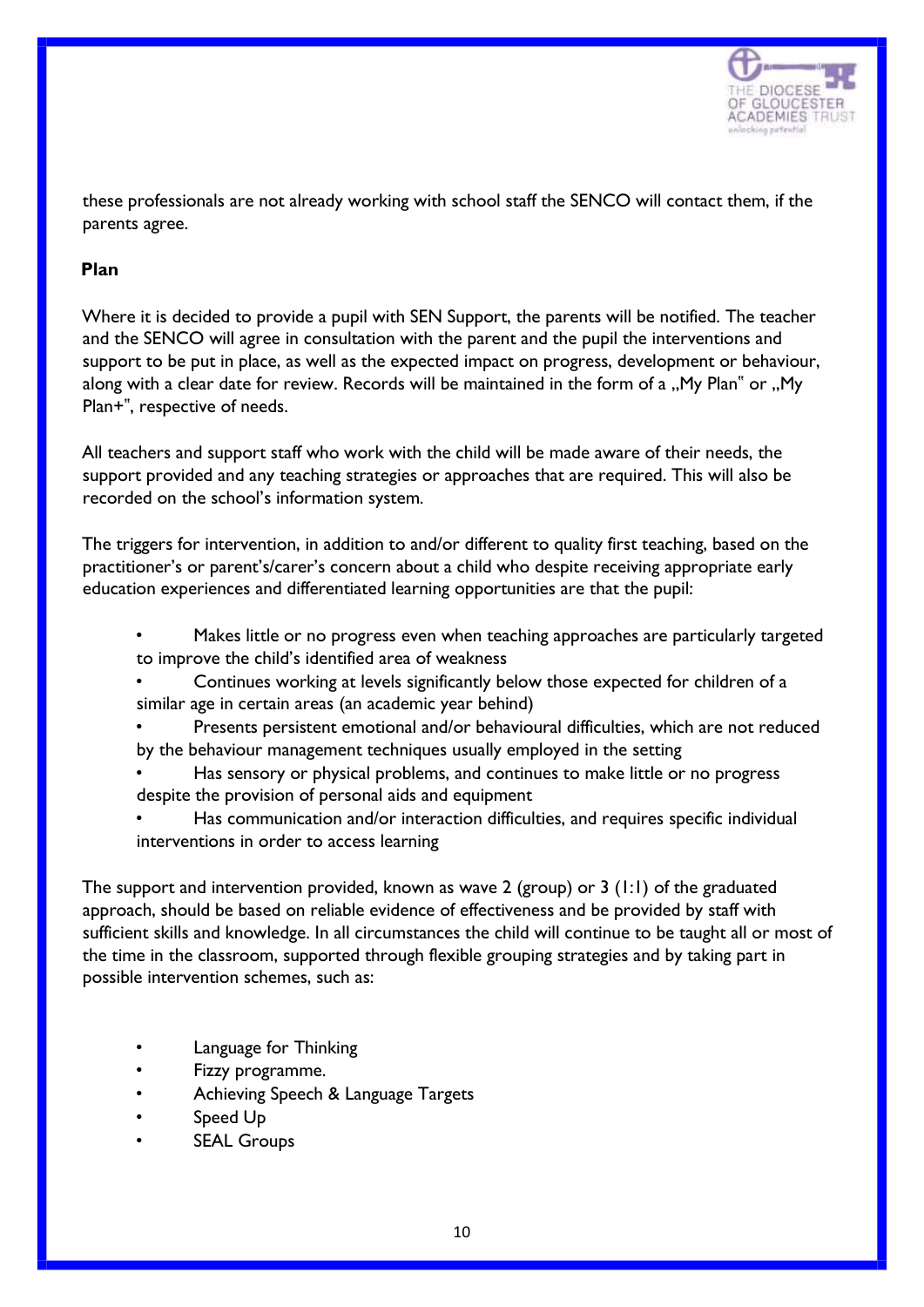

- **Mentoring**
- Time to Talk
- Literacy and Numeracy Booster Groups
- Write from the Start
- Numicon
- 100 words per minute (precision monitiroing)
- Keyword Key-rings
- Additional Literacy Support (ALS)
- Early Literacy Support (ELS)
- Further Literacy Support (FLS)
- **Handwriting**
- Times Tables Flash Cards

#### **Do**

•

The class teacher will remain responsible for working with the child on a daily basis. Where the interventions involve group or one-to-one teaching away from the main class, they will still retain responsibility for the pupil, working closely with any teaching assistants or specialist staff involved, to plan and assess the impact of interventions. The SENCO will support the class or subject teacher in the further assessment of the child"s particular strengths and weaknesses, in problem solving and advising on the effective implementation of the support. There is an increased emphasis on differentiation of activities and materials within the classroom.

#### **Review**

The effectiveness of the support and the impact on the child"s progress will be reviewed in line with the agreed date.

The impact of the support provided, along with the views of the pupil and their parents, should feed back into the analysis of the pupil"s needs. The class teacher, working with the SENCO, will revise the support in light of the pupil"s progress and development, deciding on any changes to support and revised outcomes in consultation with the parent and pupil at regular Parents" Evenings and Education, Health Care Plan Review meetings. Parents are encouraged to support the targets at home.

#### **Outside Agencies**

At any point specialist assessment and advice may be sought from external agencies e.g. the Advisory Teaching Service or Educational Psychologist. Their input will lead to more specifically focussed provision. The pupil will continue to receive provision within the classroom for most of the time, with targeted adult support given when available by a teaching assistant. There will be an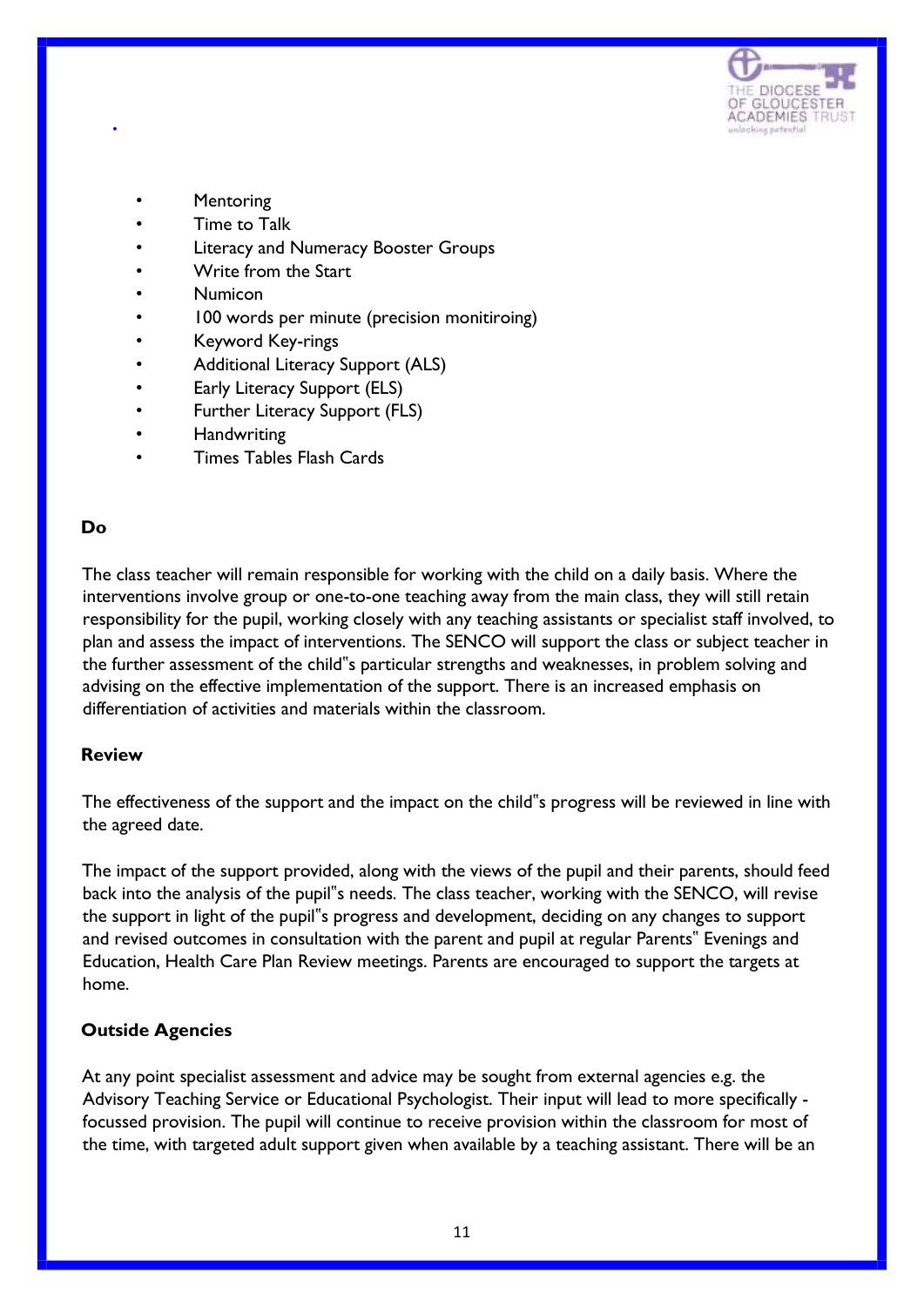

increasingly individualised programme for the child within the context of an inclusive curriculum. The pupil's classroom performance may be monitored more closely. He / she may continue to be withdrawn for tuition in a small group setting or 1:1 with a TA to work on an appropriate programme drawn up with advice from external professionals such as the Educational Psychologist.

The triggers for referral for seeking help from outside agencies could be that, despite receiving an individualised programme and/or concentrated support, the child:

- Continues to make little or no progress in specific areas over a long period
- Continues working at a curriculum substantially below that expected of children of a similar age
- Has emotional or behavioural difficulties which substantially and regularly interfere with the child's own learning or that of the group, despite having an individualised behaviour management programme
- Has sensory or physical needs, and requires additional equipment or regular visits for direct intervention or advice by practitioners from a specialist service
- Has on-going communication or interaction difficulties that impede the development of social relationships and cause substantial barriers to learning.

#### **Education, Health, Care Plans**

For a very few children, the support provided by the school with advice from outside agencies may not be enough to enable adequate progress and require funding beyond that which is allocated to the pupil, because the pupil's needs are so complex and cause substantial barriers to learning an application for an Education, Health, Care Plan would be made in consultation with parents and specialist external agencies.

The Local Authority (LA) will seek information about the child's learning difficulties and progress and the provision already being made from the school and external agencies. On the basis of all the information available, the LA will make a decision on whether a statutory assessment is necessary.

If a decision is taken to make a statutory assessment, the LA will seek parental, educational, medical and psychological advice, or advice from Social Care and other appropriate agencies. The views of the child must also be ascertained if possible. Following the assessment, the LA may decide to draw up an Education, Health Care Plan. The Education, Health Care Plan will detail all the child's special educational needs and the provision which the LA considers appropriate to meet the needs described. Objectives and arrangements for monitoring progress will also be included. The provision may include specialist teaching time or Teaching Assistant time, specialist equipment, or specialist support and advice for the teaching staff. The school aims to work closely with specialists involved in the support of children with Education, Health Care Plans and to make the most of additional resources provided.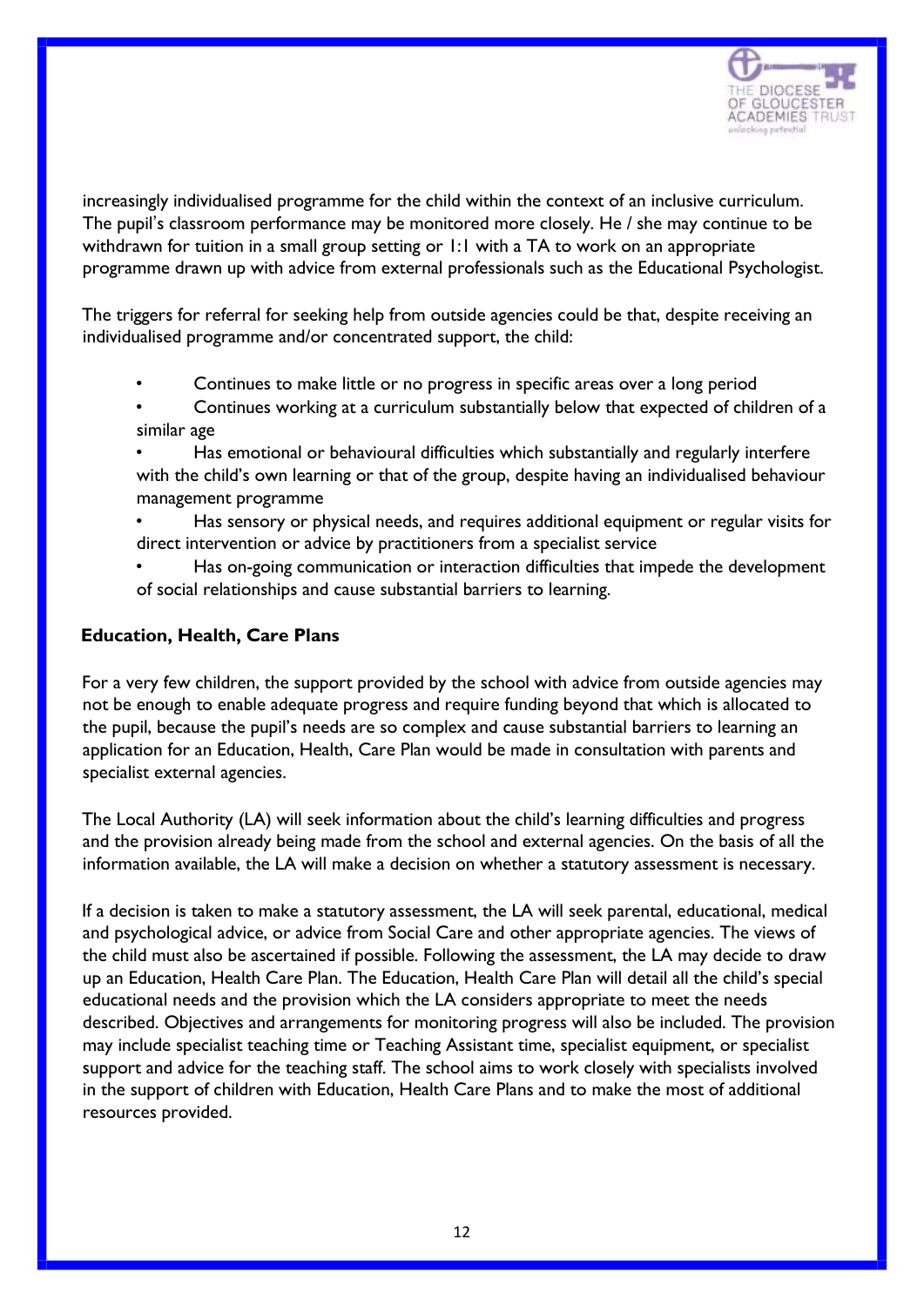

#### **Progress/My Plan Reviews**

•

Progress reviews for all children with Special Educational Needs are held towards the middle of each term. A meeting is arranged between the class teacher and the parent (with contribution from support staff who work closely with the children) whereby the previous targets are reviewed and new targets maybe set. The review considers the following questions:

- What are the child's current levels of attainment?
- What progress has the child made towards meeting their targets?
- What are the parents"/carers" views of the child's progress
- What are the child's views of their progress?
- Is the current provision appropriate to the child's needs?
- What are the next steps in learning?
- Have there been any significant changes to the child's circumstances?
- Have there been any significant changes in the child's special educational needs?
- How will the child's progress be assessed?
- Are there any particular strategies that have led to improvement?
- Are there any particular requirements to promote inclusion?

The SENCO will coordinate meetings for pupils who have a My Plan plus or EHCP. The parents and teaching staff will attend a meeting to share the new targets on the My Plan Plus and any concerns can be discussed and addressed accordingly.

#### **Statutory Annual Reviews**

For a child who has an Education, Health Care Plan of Special Educational Needs, the LA has a statutory duty to formally review his/her Education, Health Care Plan, at least annually. Annual Review Meetings are organised in school by the SENCO.

The following requirements apply to review:

- The child's parents, a representative of the school, a local authority SEN officer, a health service representative and a local authority social care representative must be invited and given at least two weeks' notice of the date of the meeting. Other individuals relevant to the review should also be invited.
- The school or other institution must seek advice and information about the child or young person prior to the meeting from all parties invited, and send any advice and information gathered to all those invited at least two weeks before the meeting.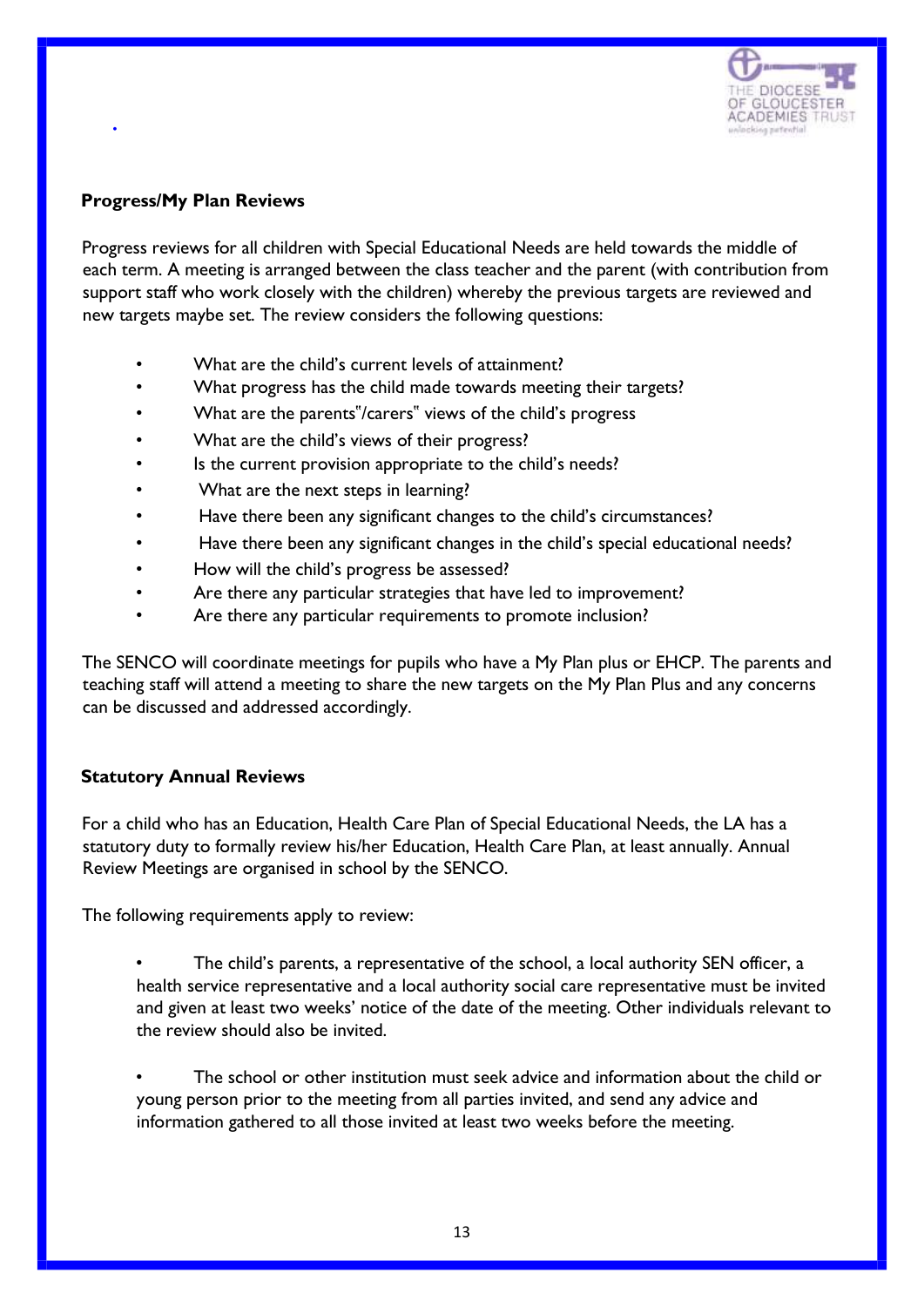

The meeting must focus on the child's progress towards achieving the outcomes specified in the EHC plan, and on what changes might need to be made to their support to help them achieve them, or to those outcomes. Children and parents should be supported to engage fully in the review meeting.

The school must prepare and send a report of the meeting to everyone invited within two weeks of the meeting. The report must set out recommendations on any requirements required to the EHC plan, and should refer to any difference between the school's recommendations, and those of others attending the meeting.

• Within four weeks of the review meeting, the local authority must decide whether it proposed to keep the plan as it is, amend the plan, or cease to maintain the plan, and notify the child's parent and the school.

The review aims to:

• Assess the child's progress towards meeting the outcomes within the Education, Health Care Plan

Review the educational progress made by the child

• Consider the effectiveness of the Education, Health Care Plan in light of the child's progress

Set desirable outcomes for the coming year, or determine whether amendments to the Education, Health Care Plan are necessary

Record information which the school and other professionals can use to plan provision and support for the child.

LA Review

• Within four weeks or the review meeting, the local authority must decide whether it proposed to keep the plan as it is, amend the plan, or cease to maintain the plan, and notify the child's parent and the school.

If the plan needs to be amended, the local authority should start the process of amendment without delay.

If the local authority decides not to amend the plan they must notify the parent of their right to appeal, the time limits for doing so and about disagreement resolution, mediation and parent partnership services.

# **Monitoring and Evaluating the Success of the Education Provided for Pupils with SEND**

The school, including the governing body, is committed to regular and systematic evaluation of the effectiveness of its work. In this respect, the governing body reports annually upon the quality of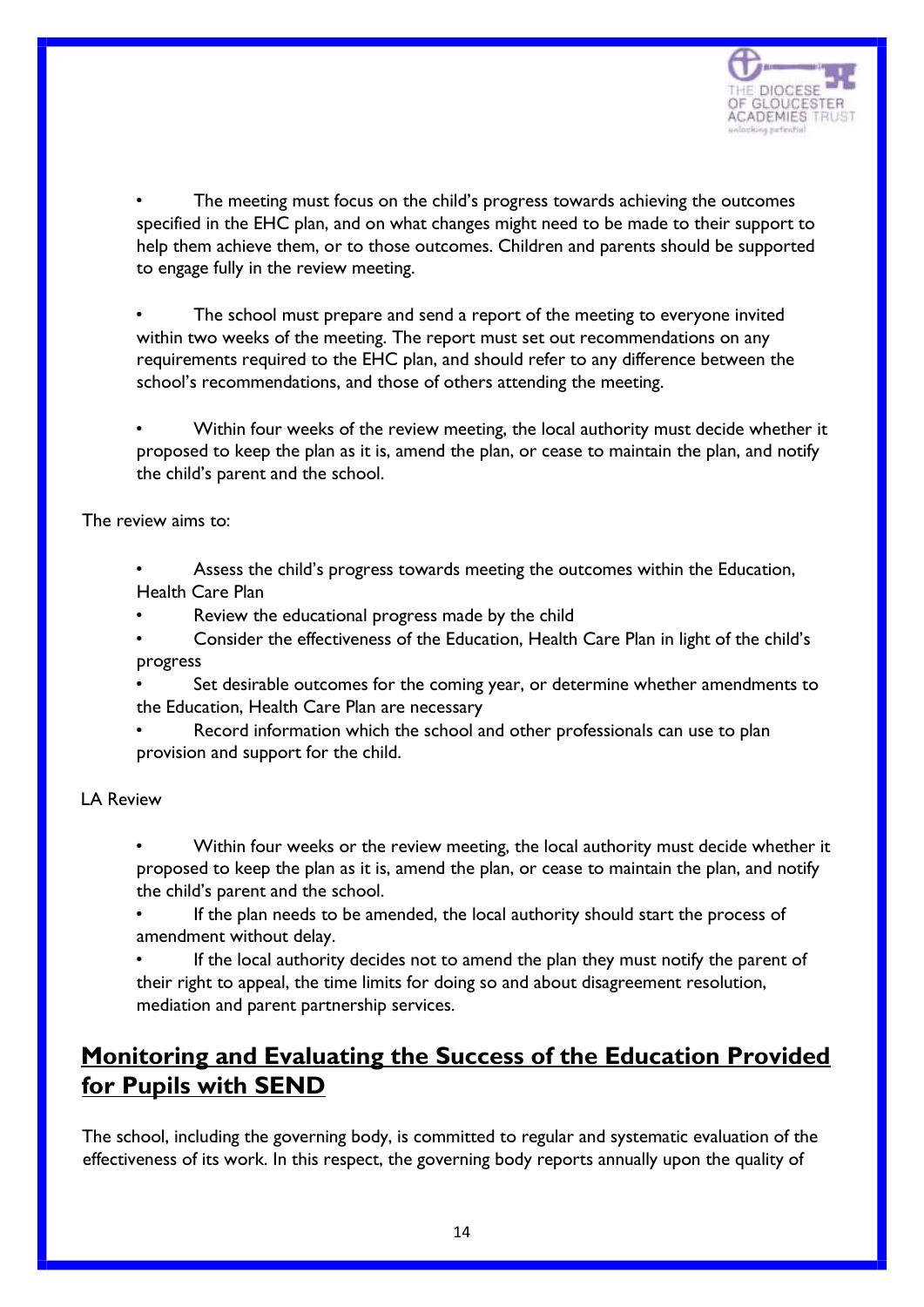

education provided for and the achievements of pupils with SEND. The school employs a series of methods to gather data for analysis including:

- regular observation of teaching by the Head teacher, Senior Leadership team, SENCO, and subject co-ordinators;
- analysis of tracking data and the attainment and achievement of different groups of pupils with SEND by the Senior Leadership team
- scrutiny of teachers" planning and pupils" work carried out by the Curriculum Coordinator, subject co-ordinators and SENCO;
- the views of parents and the pupils;
- monitoring by the SEND governor;
- maintenance of assessment records:
- before and after programmes of intervention assessments;
- meetings between SENCO, class teachers, TAs and parents.
- pupil progress meetings
- outcomes of My Plan, My Plan+ and EHC reviews.

Based on the above, the school reports annually upon its successes and identifies aspects for future development.

#### **Record Keeping**

•

- Records are kept for each child including the nature of the difficulties, provision, involvement with external agencies, review records, progress and intervention logs, My Plan, My Plan+ and EHC documentation.
- All staff are responsible for maintaining and updating the records. The SENCO is responsible for overseeing and monitoring the record keeping system with regards to pupils with SEND.
- Arrangements for dealing with Complaints from Parents
- Parents are invited to discuss problems with the Head teacher in the first instance. The next steps are outlined in the Complaints Procedure.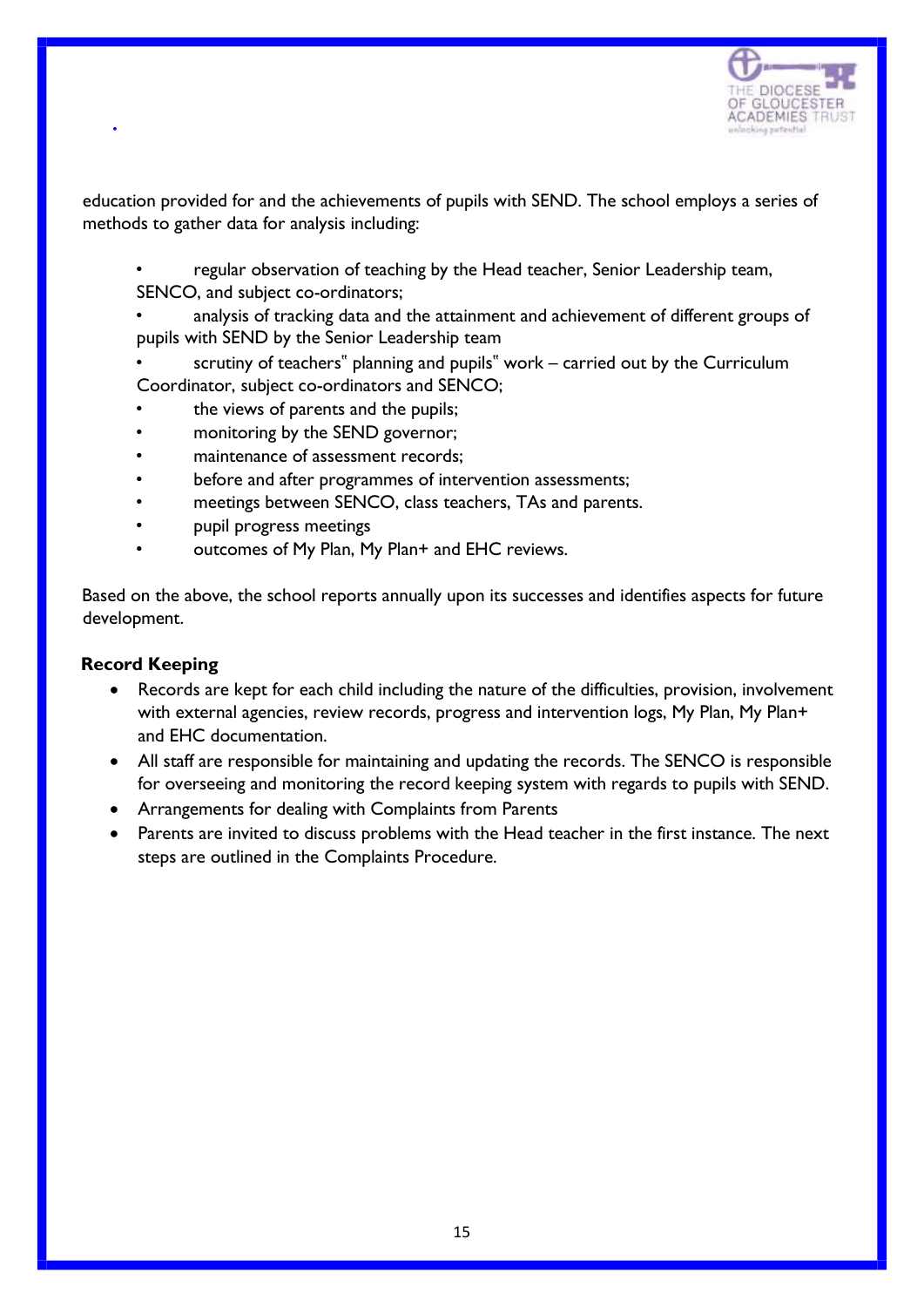

#### **Partnerships with Parents**

Hardwicke Parochial Primary Academy actively encourages and recognises the rights of parents/carers in terms of their involvement in the provision for their child's special educational needs. With reference to the SEND Code of Practice the school:

- Involves the parent/carer, wherever appropriate, in decision making regarding the methods by which their child's individual needs will be met
- Invites the parent/carer to attend meetings about their child
- Encourages the parent/carer to be actively involved in working with their child and supporting learning in the home
- Encourages the parent/carer to comment upon their child's provision
- Ensures that the parent/carer is aware of their rights to appeal regarding aspects of child's SEND provision
- Aims to further develop the parent/carers" confidence in the provision made for their child's special educational needs.

The SENCO holds details of the service available to all parents of children with SEND, provided by Gloucestershire Parents in Partnership Service and a link is provided on the school website. Parents are encouraged to make use of the services of "Partnership with Parents" which include consultations regarding possible solutions to disagreements or difficult situations, home visits, help with form filling and attending meetings with parents.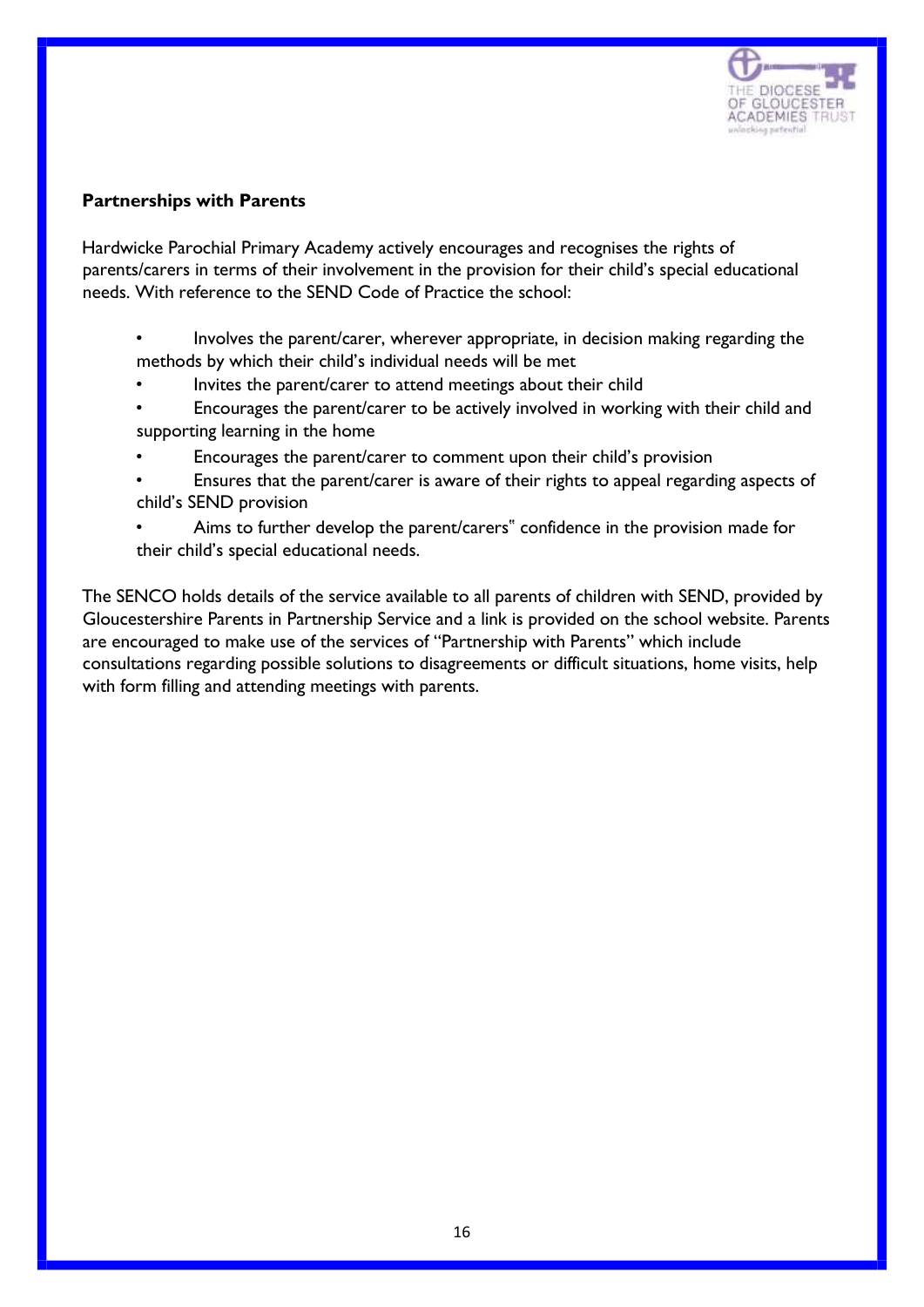

### **Training and Partnerships**

•

#### **Arrangements for In-Service Training**

- All staff teaching, supporting and working with children with SEND are encouraged to attend appropriate training sessions.
- The SENCO attends training days, meetings and conferences on relevant SEND matters which are organised by the LA and other bodies.
- The SENCO, Head Teacher, Teachers and Teaching Assistants report back to staff on training received and the SENCO ensures that staff are updated on SEND matters and changes to policy, etc.
- The SENCO holds regular meetings with new and existing teachers and TAs to discuss school SEND policy and practice, and explain the system of record keeping etc.
- Teaching Assistants and non-teaching staff are encouraged to attend training to increase their role effectiveness. Relevant training will be drawn to their attention by the SENCO or Head teacher. Where their role requires specialist training, this will be provided.

#### **Specialist Services**

The school has links with various services and is able to request appropriate advice and support for difficulties of various types when needed, some of which are traded services.

#### **Educational Psychology Service (Traded service)**

The school is able to make referrals to the Educational Psychology Service. The Educational Psychologist may offer a joint problem-solving meeting or may visit to observe and assess children who have severe or multiple difficulties. He/She will advise on matters such as Statutory Assessment or may recommend referring children on to other specialist support services where specific difficulties are diagnosed.

#### **Advisory Teaching Service**

The Advisory Teaching Service may be involved when children are referred to any of their specialist teams for difficulties in the areas of Cognition and Learning/Behaviour, Emotional and Social/Children with Physical Disability; Communication and Interaction; Hearing Impairment; Visual Impairment. Advisory Teachers are able to support the child and school with, for example, specialist assessments, advice and guidance, loan of resources.

#### **Primary Behaviour Support Team (Traded Service)**

When little progress is made with behaviour problems which are adversely affecting the learning of the child or other children, a pupil may be referred to the Primary Behaviour Support Team. In some circumstances, a member of the team will be able to visit the school and work with the pupil and staff in an effort to bring about an improvement in the situation.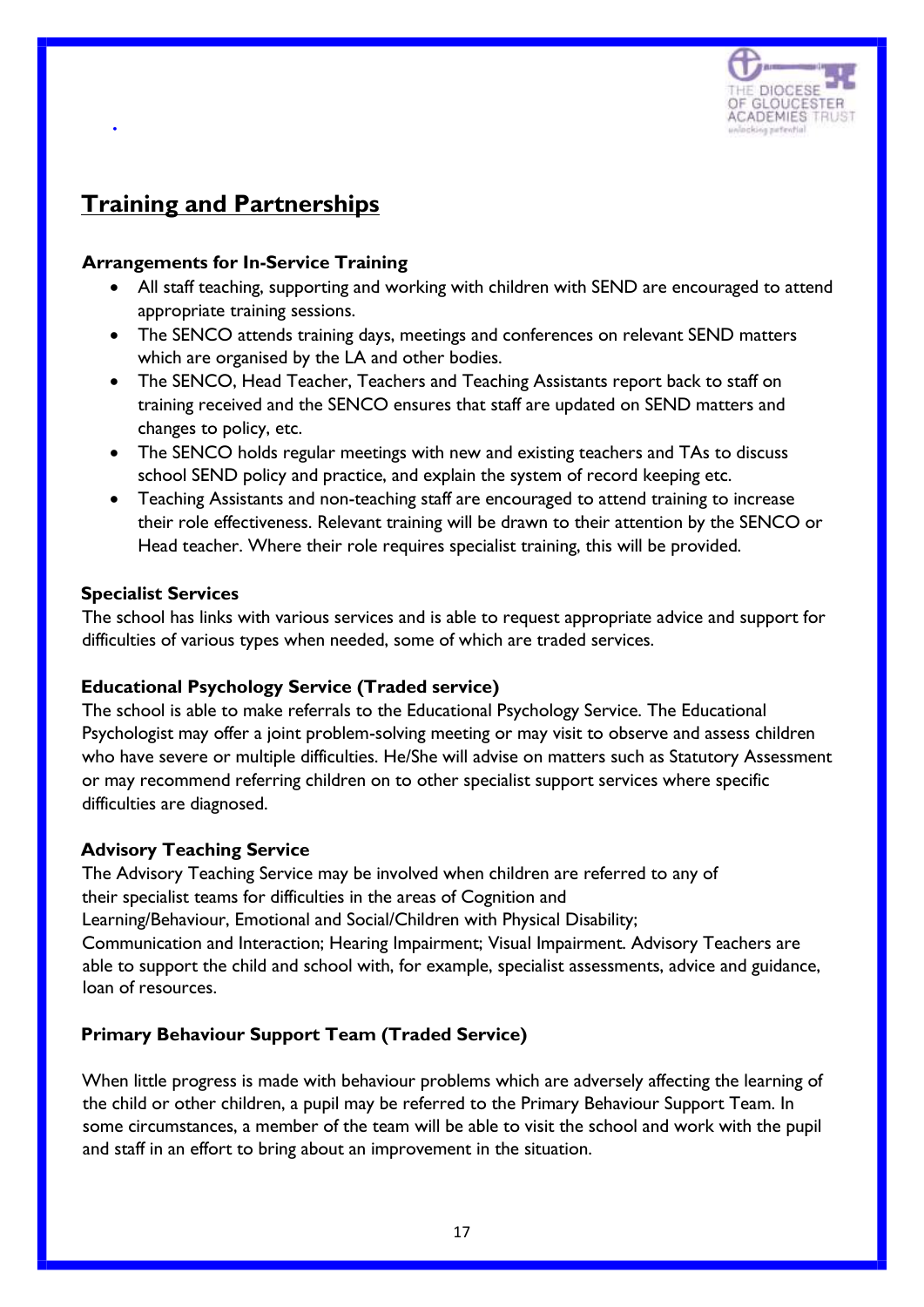

#### **Child Health Services**

The Child Health Services provide a school nurse to attend the school from time to time. The nurse can also refer a child to the school doctor for further help.

#### **Speech and Language Therapy Service**

Upon referral, a Speech and Language Therapist will assess the child and if the Service's criteria are met, will provide speech therapy and language sessions either out of school in the clinic, or at the school during the school day.

#### **Attendance problems**

In some instances, poor attendance at school may contribute towards poor progress. The school employs a member of the admin team who monitors attendance and lateness and the reasons given. See attendance policy.

#### **Early Help Offer**

If a child or family have needs at home which are not specifically educational, a 'My Plan' can be put in place to support the family. Support for the family can be arranged via the Lead Professional (Heather Gregory or Rebekah Smith). Other agencies can be involved to formulate the plan such as; the school nurse, the early help advisor, health visitor or family support workers, with the consent of the parents.

#### **Transitions**

The school receives children from special schools when applications are received for children to attend a mainstream school, as special school provision is no longer appropriate.

There is usually a transition time during which the pupil visits the school for increasingly long periods of time and on a more regular basis until he/she is ready for full integration. The staff of both schools or centres are in regular contact and the SENCO of the school from which the child is moving may continue to visit and assess progress for a period of time afterwards to ensure a smooth transition.

When the school is unable to meet the needs of a pupil with an Education, Health Care Plan, it may on very rare occasions be necessary for a child to move from the school to a special school. This will be done on the advice of the Educational Psychologist /Advisory Teaching Service and the agreement of the LA. To make this change as easy as possible, we encourage visits to the new school beforehand and the SENCO or TA is available to visit with the child (and parent where possible).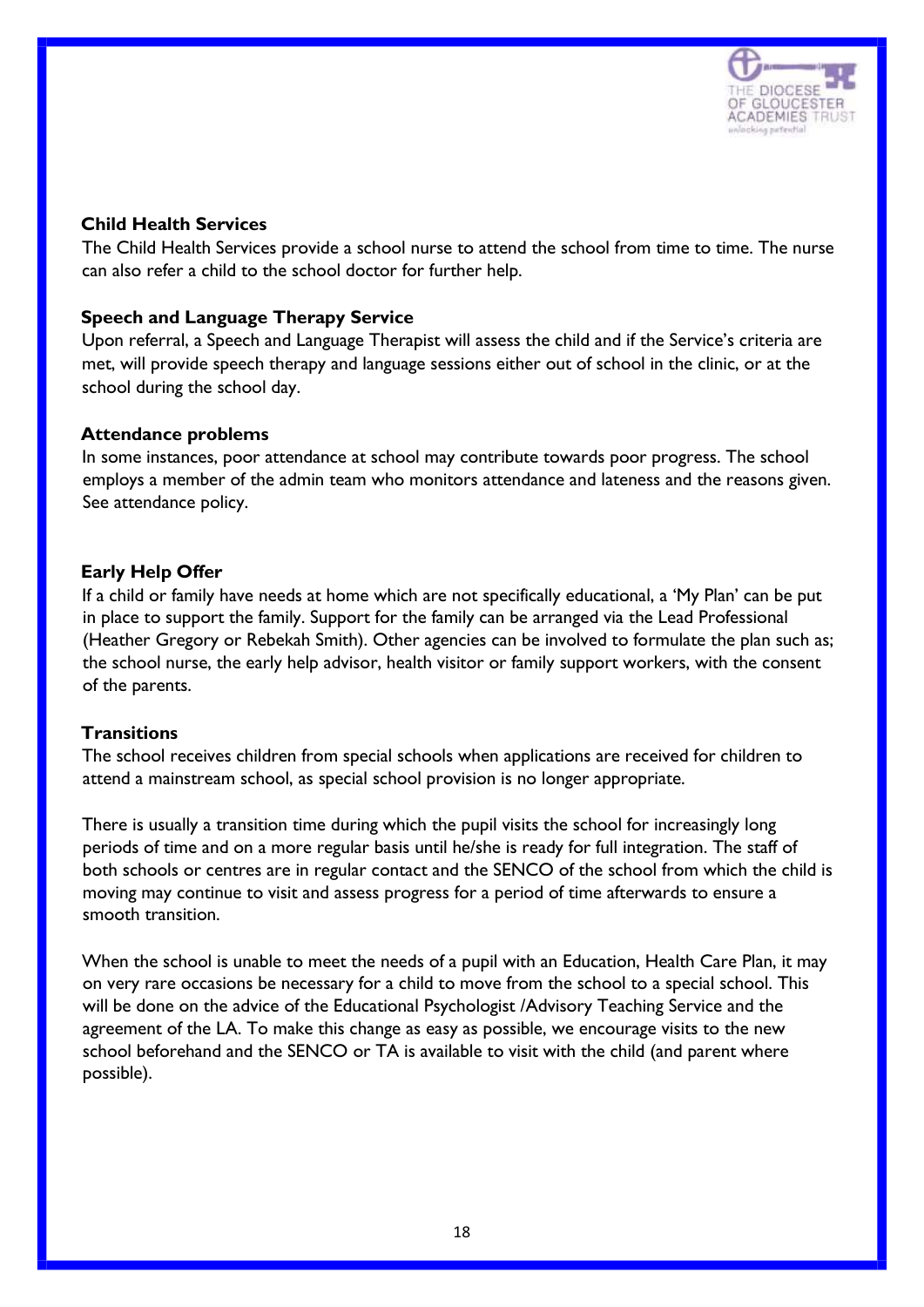

The school receives records for all new children from pre-schools and previous schools attended. These are examined by the class teacher and SENCO to identify any children who have special needs or may require some additional support.

•

For children moving to another school, records including SEND records are sent to the new school as soon as possible.

The SENCOs of receiving secondary schools are invited to attend the final annual review meeting of children with Education, Health, Care Plans at the school. This gives an opportunity for the child and parent to meet the new SENCO and for the Secondary SENCO to gain first hand information about the child.

Transitions between Key Stages are given further focus at review meetings in Year 1 and Year 5 to ensure the pupil has as smooth a transition as possible.

Safeguarding must be a priority for all those who support children with SEND. Any concerns regarding the safety or wellbeing of any child with SEND must be immediately reported through the schools referral process to the DCPO (see Safeguarding Policy)